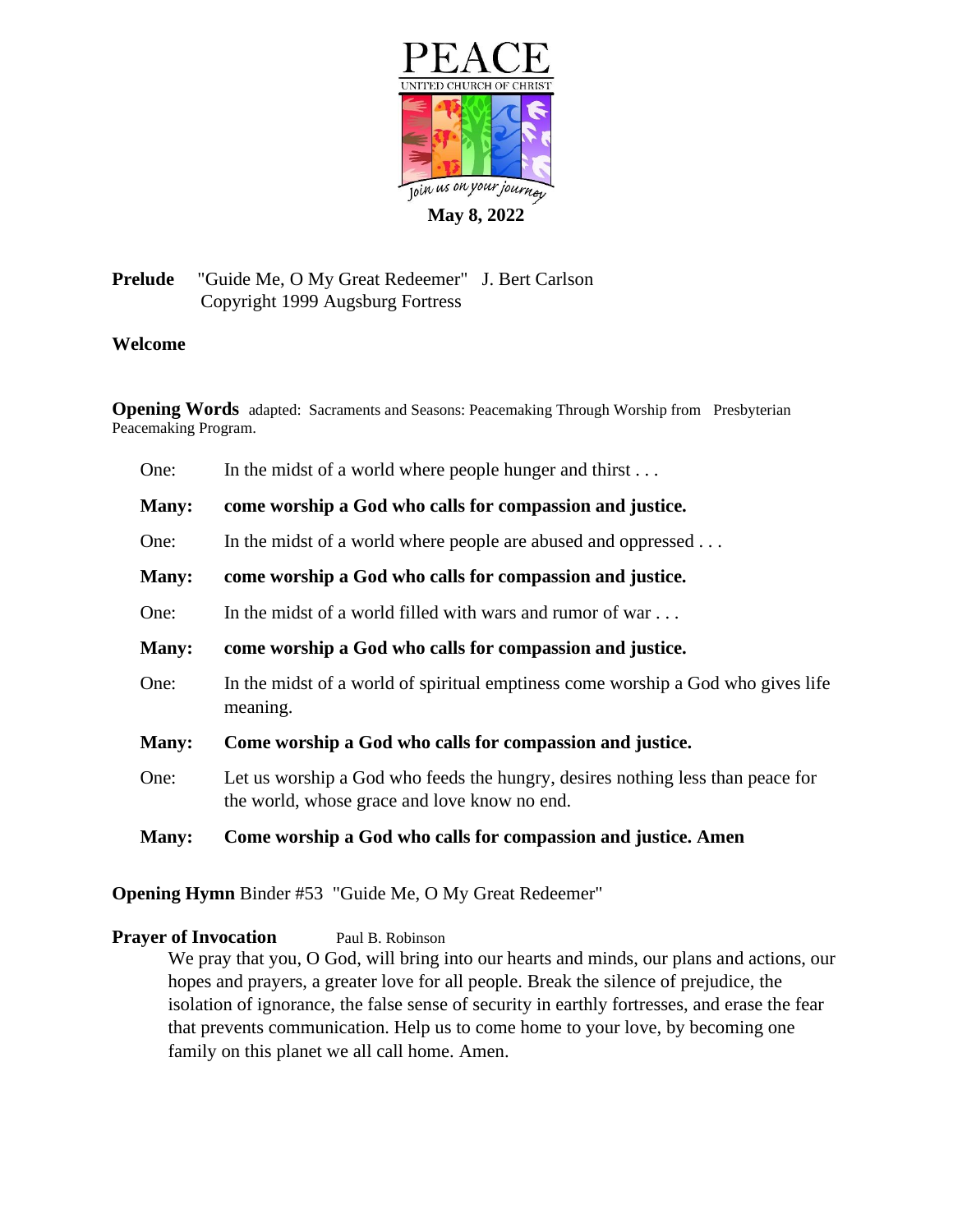**Opening Response** Binder #15 "Step by Step" David Strasser

### **Children's Time**

| <b>The Witness of Music</b> Chancel Choir |                                                           |
|-------------------------------------------|-----------------------------------------------------------|
|                                           | "Healing at the Fountain" Fanny J. Crosby/Penny Rodriguez |
|                                           | Copyright 2013 Hal Leonard Corporation                    |

#### **Readings:**

#### **Psalm 23**

The LORD is my shepherd, I shall not want. You make me lie down in green pastures; you lead me beside still waters; you restore my soul. You lead me in right paths for the sake of your Name.

Even though I walk through the darkest valley, I fear no evil; for you are with me; your rod and your staff they comfort me.

You prepare a table before me in the presence of my enemies; you anoint my head with oil; my cup overflows. Surely goodness and mercy shall follow me all the days of my life, and I shall dwell in the house of the LORD my whole life long.

#### **Acts 9:36-43**

Now in Joppa there was a disciple whose name was Tabitha, which in Greek is Dorcas. She was devoted to good works and acts of charity. At that time she became ill and died. When they had washed her, they laid her in a room upstairs. Since Lydda was near Joppa, the disciples, who heard that Peter was there, sent two men to him with the request, 'Please come to us without delay.' So Peter got up and went with them; and when he arrived, they took him to the room upstairs. All the widows stood beside him, weeping and showing tunics and other clothing that Dorcas had made while she was with them. Peter put all of them outside, and then he knelt down and prayed. He turned to the body and said, 'Tabitha, get up.' Then she opened her eyes, and seeing Peter, she sat up. He gave her his hand and helped her up. Then calling the saints and widows, he showed her to be alive. This became known throughout Joppa, and many believed in the Lord. Meanwhile he stayed in Joppa for some time with a certain Simon, a tanner.

#### **For the wisdom contained in these holy words, we give thanks. Amen**